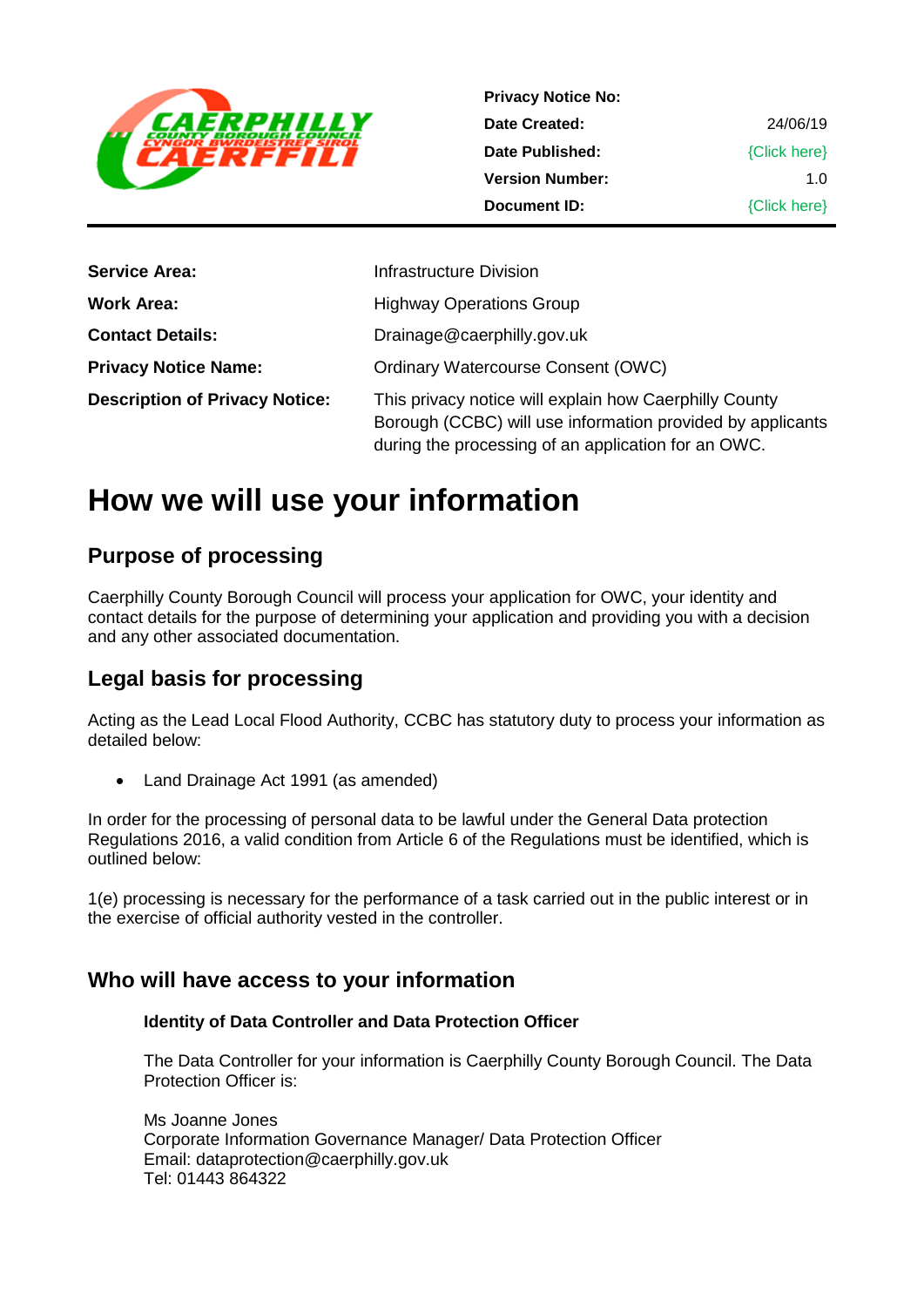Other Data Controllers may also be responsible for your information, depending on the specific circumstances. Please contact the Service Area for further information.

#### **Details of main users of your information**

Staff within the Council's Highway Operations Team and Administrative/Technical support staff will register your application, your identity and contact details for the purpose of determining your application and providing you with a decision and any other associated documentation.

#### **Details of any sharing of your information within Caerphilly county borough council**

Departments within the Council who may be consulted on your application include Highways, Environmental Health, Engineering Services, Countryside and Legal Services.

#### **Details of any sharing of your information with other organisations**

Organisations outside of the council who may be consulted on your application include Natural Resources Wales.

Details provided within consultations will be all information submitted as part of the Ordinary Watercourse Consent Application.

#### **Requests for information**

All recorded information held by Caerphilly County Borough Council may be subject to requests under the Freedom of Information Act 2000, Environmental Information Regulations 2004 and the Data Protection Act 1998.

If the information you provide is subject to such a request, where possible Caerphilly County Borough Council will consult with you on its release. If you object to the release of your information we will withhold your information if the relevant legislation allows.

### **How long will we retain your information**

#### **Details of retention period**

How long Caerphilly County Borough Council retains information is determined through statutory requirements or best practice.

The Council holds records of OWC's from 2012 to the current date. Records are held in an electronic document management system.

## **Your Rights (Inc Complaints Procedure)**

#### **Your rights under the Data Protection**

The Data Protection Act gives data subjects (those who the information is about) a number of rights:

- The right of access to personal data.
- The right to prevent processing likely to cause damage or distress.
- The right to prevent processing for marketing purposes.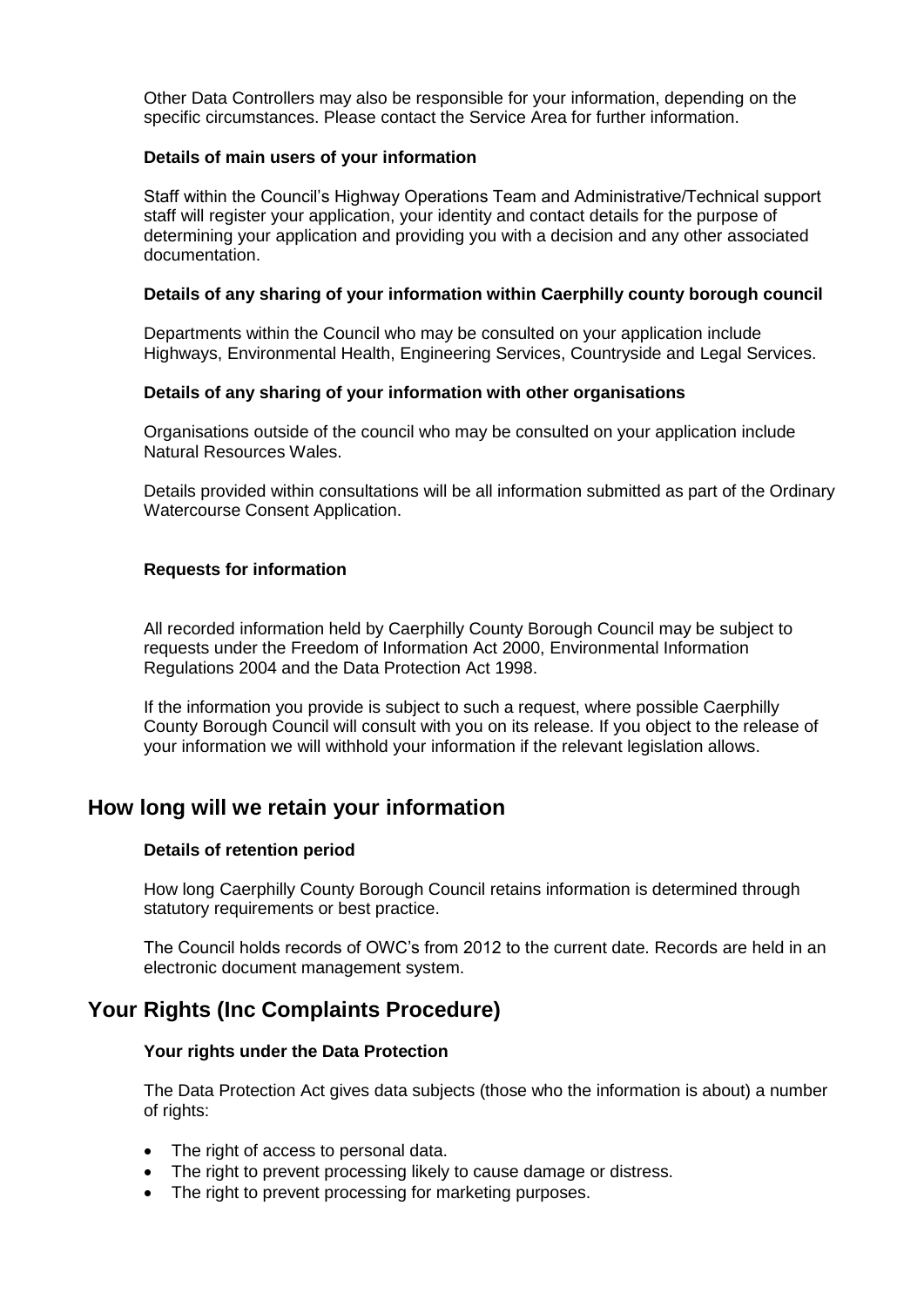- Rights in relation to automated decision making.
- The right to compensation if Caerphilly County Borough Council fail to comply with certain requirements of the Data Protection Act in respect of your information.
- The right to the rectification, blocking, erasure or destruction of your information in certain circumstances.

Further information on your rights is available from: [www.ico.org.uk](http://www.ico.org.uk/)

To enact your rights please contact the service area detailed on the top of this form.

#### **Complaints Procedure**

If you object to the way that Caerphilly County Borough Council is handling your data, you have the right of complaint. Please contact the Service Area detailed at the top of this document outlining your issues.

If you remain unhappy you also have a right of complaint to the Information Commissioner's Office. Please follow this link for further information on the complaints process.

[www.caerphilly.gov.uk/My-Council/Data-protection-and-freedom-of-information/Questions](http://www.caerphilly.gov.uk/My-Council/Data-protection-and-freedom-of-information/Questions-and-complaints)[and-complaints](http://www.caerphilly.gov.uk/My-Council/Data-protection-and-freedom-of-information/Questions-and-complaints)